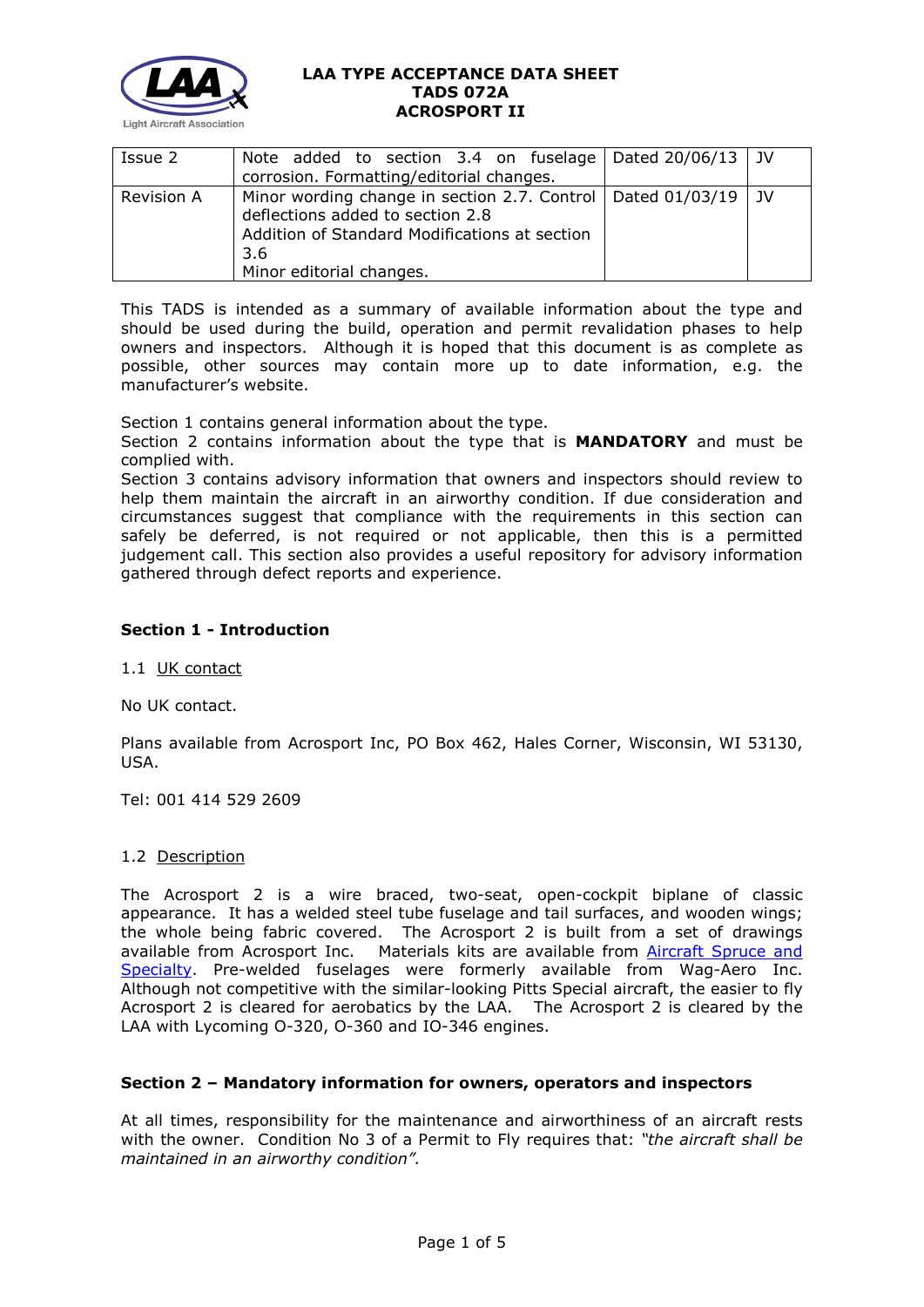

# 2.1 Fast Build Kit 51% Compliance

Not applicable – the Acrosport 2 is a plans-built aircraft.

## 2.2 Build Manual

'How to build the Acro Sport'. All other essential information provided on the drawings.

## 2.3 Build Inspections

Build inspection schedule 1D (wood/metal biplane). Inspector approval codes A-A or A-W. Inspector signing off final inspection also requires 'first flight' endorsement.

## 2.4 Flight Manual

Nil known.

## 2.5 Mandatory Permit Directives

None applicable specifically to this aircraft type.

Also check the LAA website for MPDs that are non-type specific [\(TL2.22\)](http://www.lightaircraftassociation.co.uk/engineering/TechnicalLeaflets/Operating%20An%20Aircraft/TL%202.22%20non-type%20specific%20MPDs.pdf).

## 2.6 LAA Required Modifications (including LAA issued AILs, SBs, etc)

Nil.

## 2.7 Additional engine operating limitations to be placarded or shown by instrument markings

Notes:

- Refer to the engine manufacturer's latest documentation for the definitive parameter values and recommended instruments.
- Where an instrument is not fitted, the limit need not be displayed.

## 2.8 Control surface deflections

| Ailerons  | Up: $25^\circ$   |
|-----------|------------------|
|           | Down: 25°        |
| Elevators | Up: $30^\circ$   |
|           | Down: 30°        |
| Rudder    | Left: $32^\circ$ |
|           | Right: 32°       |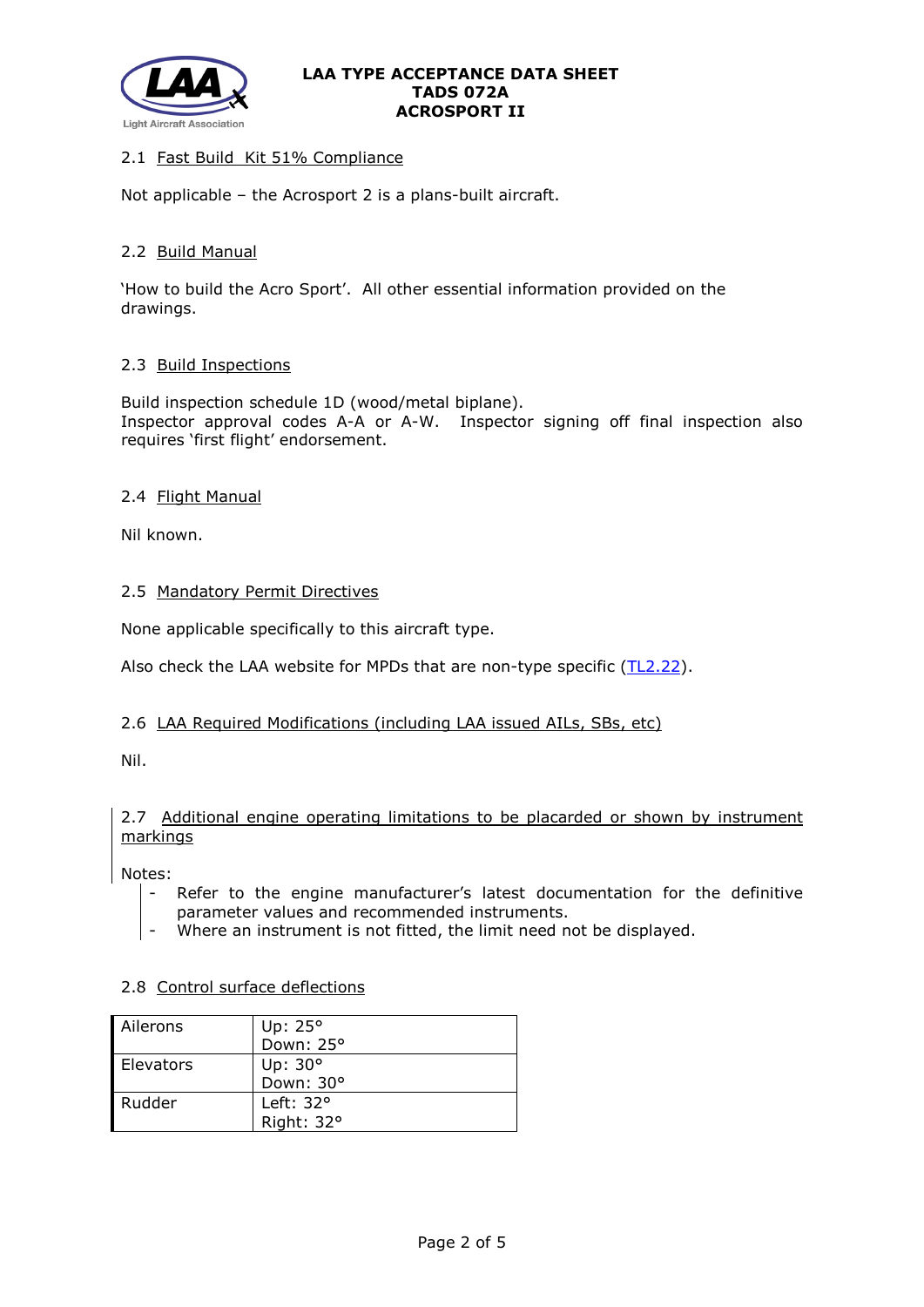

## 2.9 Operating Limitations and Placards

(Note that the wording on an individual aircraft's Operating Limitations document takes precedence, if different.)

- 1. Maximum number of occupants authorised to be carried: Two
- 2. The aircraft must be operated in compliance with the following operating limitations, which shall be displayed in the cockpit by means of placards or instrument markings:
	- 2.1 Aerobatic Limitations Aerobatic manoeuvres are permitted as follows, not exceedgin +4g or - 2g: inside loops, rolls, stall turns, half loop and roll out, half roll and dive out. Intentional spinning is permitted.
	- 2.2 Loading Limitations Maximum Total Weight Authorised: 691 kg (1520 lbs) CG Range: 0.75" forward of datum to 5.0" aft of datum. Datum Point is: leading edge of lower wing with top longeron horizontal.
	- 2.3 Engine Limitations Maximum Engine RPM: 2700
	- 2.4 Airspeed Limitations Maximum Indicated Airspeed: 180 mph
	- 2.5 Other Limitations The aircraft shall be flown by day and under Visual Flight Rules only. Smoking in the aircraft is prohibited. Solo flight from rear seat only.

Additional Placards:

"Occupant Warning - This Aircraft has not been Certificated to an International Requirement"

A fireproof identification plate must be fitted to fuselage, engraved or stamped with aircraft's registration letters.

In addition, when certain types of metal propeller are fitted, RPM avoid bands need to be specified in accordance with the propeller TCDS requirements regarding 'vibrationwise approval'.

## 2.10 Maximum permitted empty weight

Not applicable.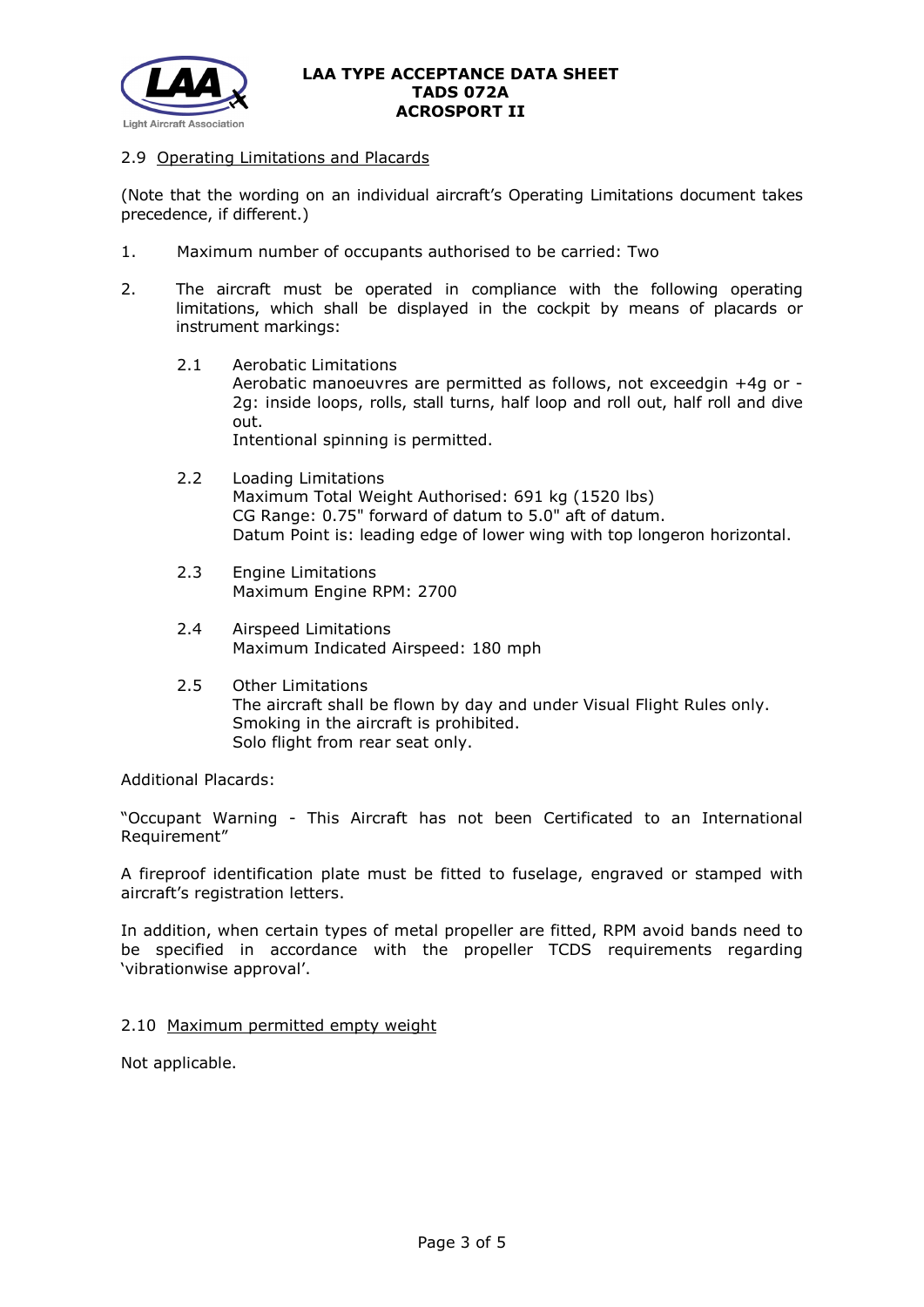

## **Section 3 – Advice to owners, operators and inspectors**

## 3.1 Maintenance Manual

LAA is not aware of any particular maintenance schedule made available by Acrosport Inc, and owners and inspectors should maintain these aircraft using the CAA LAMS schedule as a guide.

## 3.2 Standard Options

Nil.

## 3.3 Manufacturer's Information (including Service Bulletins, Service Letters, etc)

In the absence of any over-riding LAA classification, inspections and modifications published by the manufacturer should be satisfied according to the recommendation of the manufacturer. It is the owner's responsibility to be aware of and supply such information to their Inspector.

Nil known for this type: Acrosport Inc newsletter provided advice on building and operating Acrosport II aircraft, but Acrosport have not promulgated service bulletins as such.

For early plans sets pre 1984, refer Acrosport newsletters dated September 1982 and May 1984 which contain useful information on early drawing updates.

## 3.4 Special Inspection Points

- Builder interpretation of areas which are sparsely detailed on the drawings, such as fuel tank, engine controls, exhaust system, cowlings, wheel brakes, cockpit harness etc.
- One aspect that demands particular attention from an inspection point of view is that these aircraft are aerobatic, and are normally used as such. They are regularly subjected to greater loads and stresses than non-aerobatic types. Deferred defects, which may be perfectly safe on a docile type, may have catastrophic implications on an aircraft capable of violently manoeuvring. A particularly high standard of vigilance should be exercised when inspecting aerobatic types especially on the integrity of the structural components and flying control systems. By way of example, a few years ago a Starduster Too aircraft (non-LAA) crashed fatally when flying wires became detached from the wing due to the loss of the retaining bolt. It had been recently imported from the USA and the nut that should have retained the bolt was thought to have been missing for some time. It is therefore essential that access holes be provided in the wings and other areas in order to permit adequate inspection of critical structural assemblies, such as flying wire and strut attachments.
- Inspectors should also consider the general implications of cockpit safety applicable to an aerobatic aeroplane. A few years ago in the UK a Skybolt aircraft (non-LAA) crashed fatally when, it's thought, the fire extinguisher came loose in the cockpit during aerobatics and knocked out the pilot.
- While its wider undercarriage makes it more benign on the ground than the similar Pitts biplanes, like most biplanes the Acrosport 2 may be easily groundlooped in inexperienced hands, particularly on tarmac. Therefore special attention should be